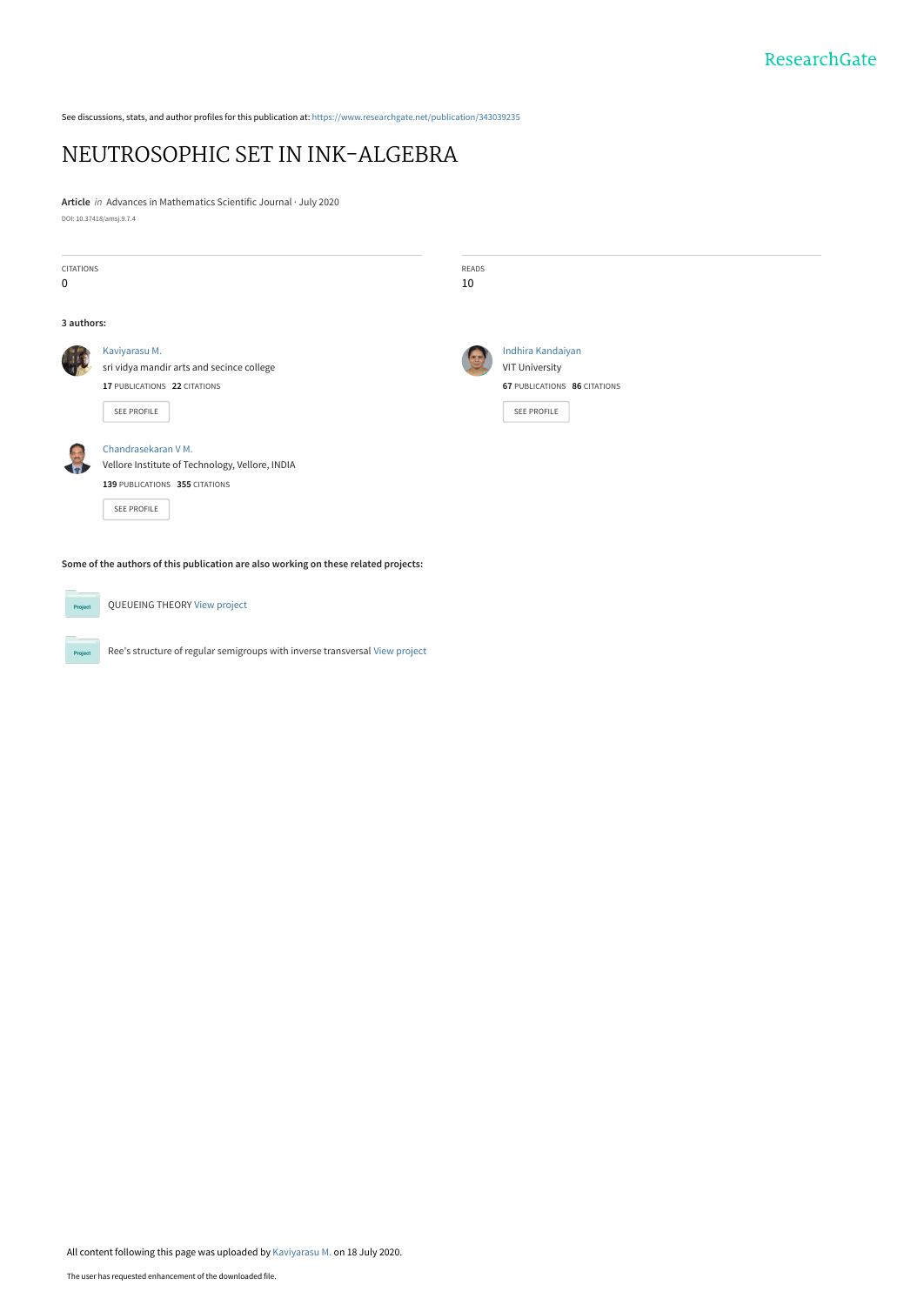ADV MATH SCI JOURNAL

Advances in Mathematics: Scientific Journal **9** (2020), no.7, 4345–4352 ISSN: 1857-8365 (printed); 1857-8438 (electronic) https://doi.org/10.37418/amsj.9.7.4

### **NEUTROSOPHIC SET IN INK-ALGEBRA**

M. KAVIYARASU, K. INDHIRA  $^1$ , AND V. M. CHANDRASEKARAN

ABSTRACT. The notion of neutrosophic INK-Algebra, neutrosophic INK-filter, neutrosophic near INK-filter, neutrosophic ideal and neutrosophic INK-ideal of INK-algebra are introduced, and several properties are investigated. Condition for neutrosophic sets to be neutrosophic INK-filter, neutrosophic near INK-filter, neutrosophic ideal and neutrosophic INK-ideal of INK-algebra are provided. Relation between neutrosophic sub algebra and neutrosophic INK-ideal are considered.

# 1. INTRODUCTION

In 1965 Zadeh introduced the fuzzy set theory, then so many researchers applied fuzzy set in BCI/BCK-algebras. Also, Atanassov introduced the intuitionistic fuzzy set on the universal set X as generalization of fuzzy set in 1986. Kaviyarasu, Indhira and Chandrasekaran introduced a new algebraic structure called INK-algebra and also, they applied fuzzy set, intuitionistic fuzzy set, Translation and interval-valued concepts in INK-algebras, see [1–11].

In this paper, the notions of neutrosophic INK-subalgebras, neutrosophic near INK-filters, neutrosophic INK-filters, neutrosophic ideals, and neutrosophic INKideals of INK-algebras are introduced, and several properties are investigated.

<sup>1</sup> *corresponding author*

<sup>2010</sup> *Mathematics Subject Classification.* 03G25,03B52, 03B60.

*Key words and phrases.* INK-algebra, neutrosophic INK-subalgebra, neutrosophic ideal, neutrosophic INK-ideal, neutrosophic INK-filter, neutrosophic near INK-filter.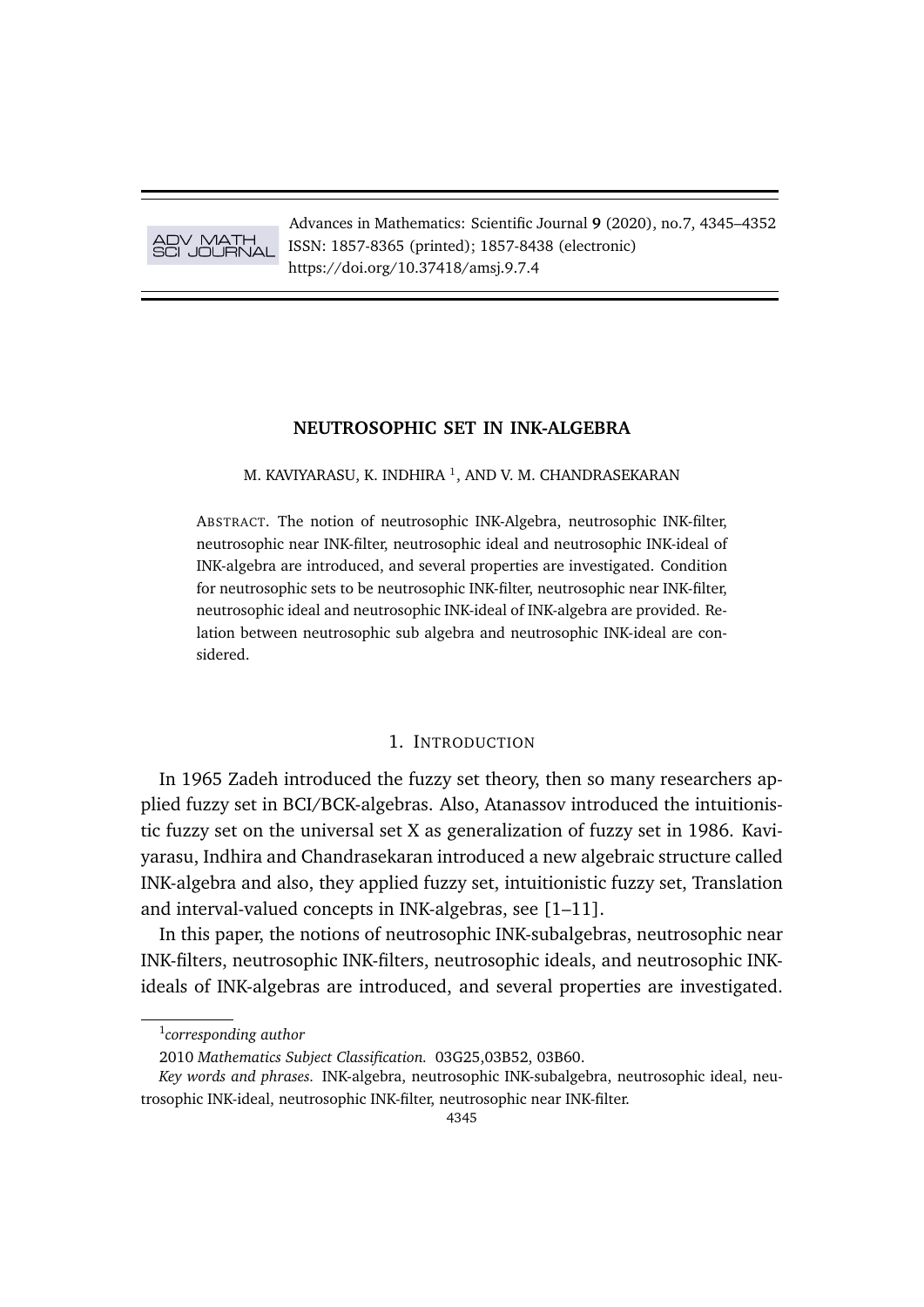4346 M. KAVIYARASU, K. INDHIRA, AND V. M. CHANDRASEKARAN

Conditions for neutrosophic sets to be neutrosophic INK-subalgebras, neutrosophic near INK-filters, neutrosophic INK-filters, neutrosophic ideals, and neutrosophic INK-ideals of INK-algebras are provided.

# 2. PRELIMINARIES

Before we begin our study, we will give the definition and useful properties of INK-algebras.

**Definition 2.1.** *An algebra* (X, ∗, 0) *is called a INK-algebra if you meet the ensuing conditions for every*  $x, y, z \in X$ .

INK-1:  $((x * y) * (x * z)) * (z * y) = 0$ . INK-2:  $((x * z) * (y * z)) * (x * y) = 0$ . INK-3:  $x * 0 = x$ . INK-4:  $x * y = 0$  and  $y * x = 0$  *imply*  $x = y$ .

**Definition 2.2.** *A non-empty subset* S *of a INK-algebra* (X, ∗, 0) *is said to be a subalgebra of*  $X$ *, if*  $x * y \in S$ *, whenever*  $x, y \in X$ *.* 

**Definition 2.3.** *Let* (X, ∗, 0) *be a INK-algebra. A nonempty subset* I *of* X *is called an ideal of* X *if it satisfies*

- (i)  $0 \in I$ ,
- (ii)  $x * y \in I$  and  $y \in I$  *imply*  $x \in I$  *for all*  $x, y \in X$ *. Any ideal I has the property that*  $y \in I$  *and*  $x \leq y$  *imply*  $x \in I$ .

**Definition 2.4.** *let* I *be a non-empty subset of a INK-algebra* X*. Then* I *is called a INK-ideal of* X*, if*

(i)  $0 \in I$ . (ii)  $((z * x) * (z * y)) \in I$  *and*  $y \in I$  *imply*  $x \in I$  *for all*  $x, y, z \in X$ .

**Definition 2.5.** *A nonempty subset* S *of a INK-algebra* (X, ∗, 0) *is called a near INK-filter of* X *if*

- (i) *The constant* 0 *of* X *is in* S*,*
- (ii)  $y \in S \Rightarrow x * y \in S$  *for all*  $x, y \in X$ .

**Definition 2.6.** *A nonempty subset* S *of a INK-algebra* (X, ∗, 0) *is called a INKfilter of* X *if*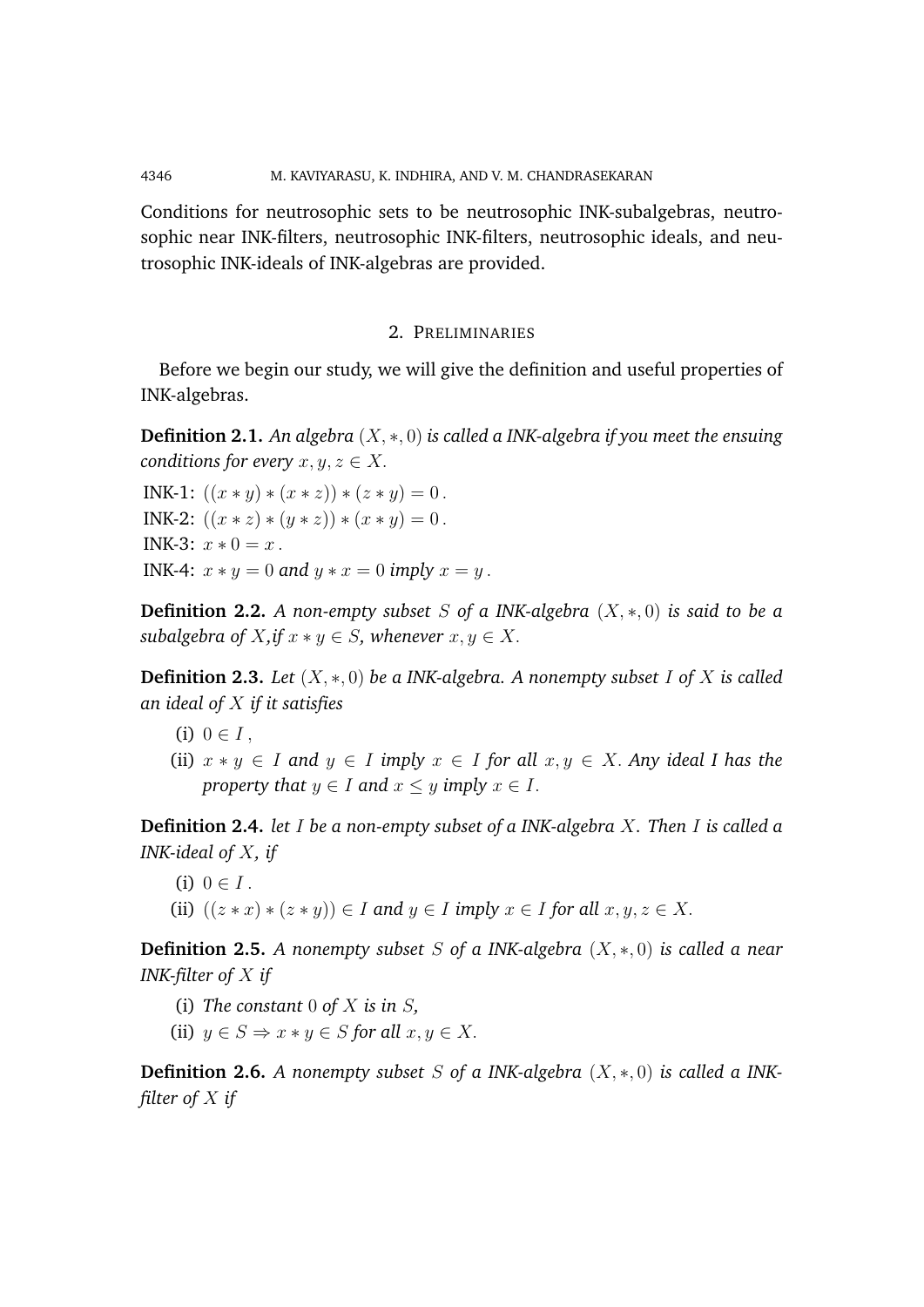(i) *The constant* 0 *of* X *is in* S*,*

(ii)  $x * y \in S, x \in S \Rightarrow y \in S$  *for all*  $x, y \in X$ .

## 3. NEUTROSOPHIC SET IN INK-ALGEBRA

In this section we applied neutrosophic set in INK-algebra.

**Definition 3.1.** A neutrosophic set  $\wedge$  *in a nonempty set* X *is a structure of the form*  $\wedge$  = { $(x, \lambda_T(x), \lambda_I(x), \lambda_F(x)) | x \in X$ }*, where*  $\lambda_T : X \to [0, 1]$ *, is a truth membership function*  $\lambda_I : X \to [0, 1]$  *is a indeterminate membership function and*  $\lambda_F : X \to [0, 1]$  *is a false membership function.* 

**Definition 3.2.** *A neutrosophic set* ∧ *in* X *is called a neutrosophic INK-subalgebra of* X *if it satisfies the following condition, for all*  $x, y, z \in X$ 

- (i)  $\lambda_T(x * y) > min\{\lambda_T(x), \lambda_T(y)\}\$
- (ii)  $\lambda_I(x * y) \leq max \{ \lambda_I(x), \lambda_I(y) \}$
- (iii)  $\lambda_F(x * y) \geq min\{\lambda_F(x), \lambda_F(y)\}.$

**Definition 3.3.** *A neutrosophic set* ∧ *in* X *is called a neutrosophic near INK-filter of* X if it satisfies the following condition, for all  $x, y \in X$ .

- (i)  $\lambda_T(0) > \lambda_T(x), \lambda_I(0) < \lambda_I(x)$ , and  $\lambda_F(0) > \lambda_F(x)$
- (ii)  $\lambda_T(x * y) \geq \lambda_T(x)$
- (iii)  $\lambda_I(x * y) \leq \lambda_I(x)$
- (iv)  $\lambda_F(x * y) \geq \lambda_F(x)$ .

**Definition 3.4.** *A neutrosophic set*  $\wedge$  *in* X *is called a neutrosophic INK-filter of* X *if it satisfies the following condition, for all*  $x, y \in X$ .

- (i)  $\lambda_T(0) \geq \lambda_T(x), \lambda_I(0) \leq \lambda_I(x)$ , and  $\lambda_F(0) \geq \lambda_F(x)$ .
- (ii)  $\lambda_T(y) \geq min \{ \lambda_T(x * y), \lambda_T(x) \}$
- (iii)  $\lambda_I(y) \leq max \{ \lambda_I(x * y), \lambda_I(x) \}$
- (iv)  $\lambda_F(y) \geq min \{ \lambda_F(x * y), \lambda_F(x) \}.$

**Definition 3.5.** A neutrosophic set  $\wedge$  in X is called a neutrosophic ideal of X if it *satisfies the following condition, for all*  $x, y \in X$ .

- (i)  $\lambda_T(0) > \lambda_T(x), \lambda_I(0) < \lambda_I(x)$ , and  $\lambda_F(0) > \lambda_F(x)$
- (ii)  $\lambda_T(x) \geq min \{ \lambda_T(x * y), \lambda_T(y) \}$
- (iii)  $\lambda_I(x) \leq max \{ \lambda_I(x * y), \lambda_I(y) \}$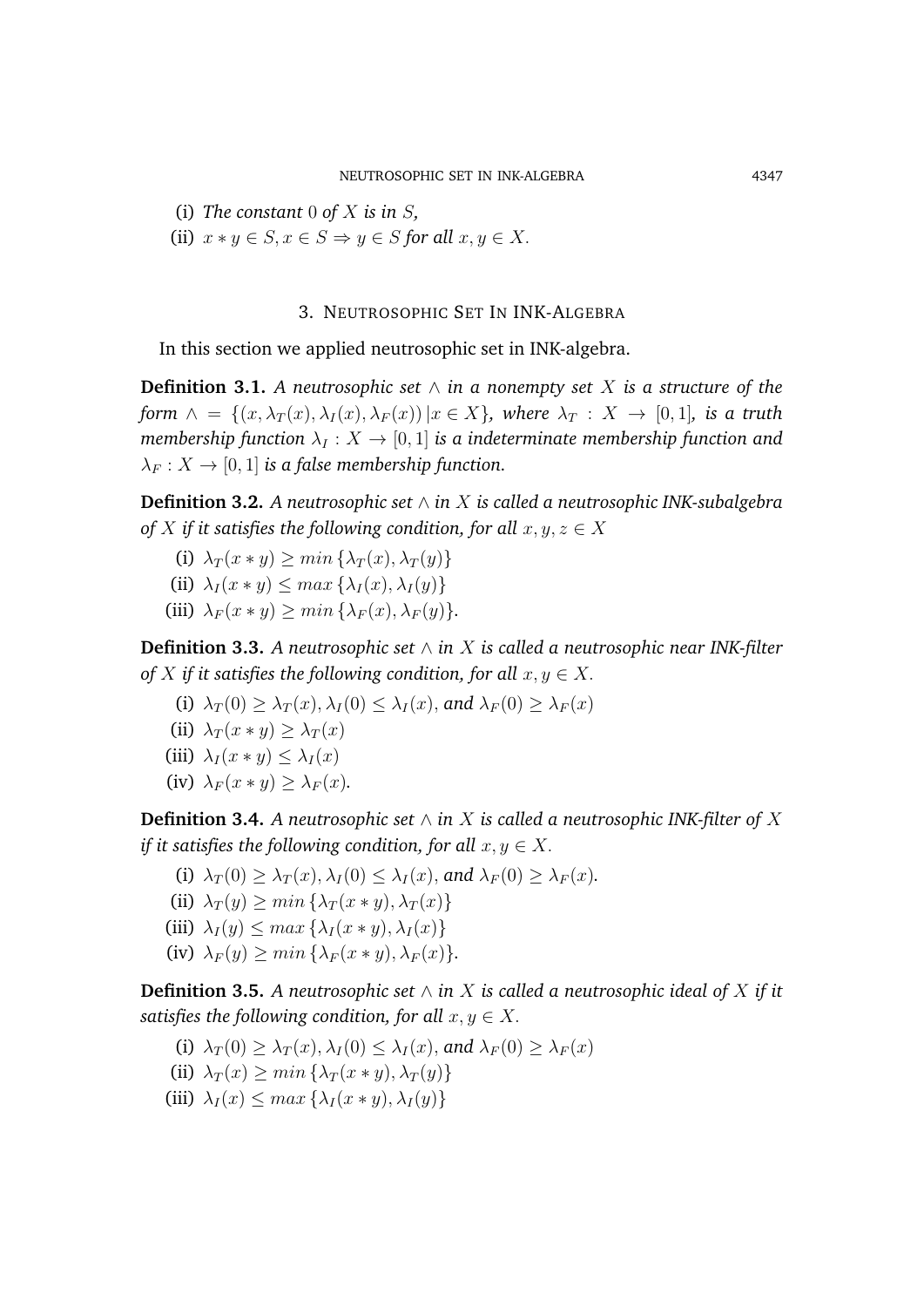(iv)  $\lambda_F(x) > min\{\lambda_F(x*y), \lambda_F(y)\}.$ 

**Definition 3.6.** *A neutrosophic set*  $∧$  *in*  $X$  *is called a neutrosophic INK-ideal of*  $X$ *if it satisfies the following condition, for all*  $x, y \in X$ .

- (i)  $\lambda_T(0) > \lambda_T(x), \lambda_I(0) < \lambda_I(x)$ , and  $\lambda_F(0) > \lambda_F(x)$
- (ii)  $\lambda_T(x) > min \{ \lambda_T((z*x)*(z*y)), \lambda_T(y) \}$
- (iii)  $\lambda_I(x) \leq max \left\{ \lambda_I((z * x) * (z * y)), \lambda_I(y) \right\}$
- (iv)  $\lambda_F(x) > min \{ \lambda_F((z*x)*(z*y)), \lambda_F(y) \}.$

**Example 1.** *let*  $X = \{0, 1, a, b\}$  *be a INK-algebra with a fixed element* 0 *and a binary operation* ∗ *defined by the following Cayley table*

| $\ast$ | 0 | 1 | a              | b  |
|--------|---|---|----------------|----|
| 0      | 0 | 0 | a              | а  |
| 1      | 1 | 0 | a              | а  |
| а      | a | а | 0              | 0  |
| b      | b | а | $\mathfrak{r}$ | () |

*We define a neutrosophic* ∧ *in* X *as follows*

**Theorem 3.1.** *Every neutrosophic INK-subalgebra of* X *satisfies the conditions*  $\lambda_T(0) \geq \lambda_T(x), \lambda_I(0) \leq \lambda_I(x)$ , and  $\lambda_F(0) \geq \lambda_F(x)$ 

*Proof.* Assume that  $\wedge$  is neutrosophic INK-subalgebra of X. Then for all  $x \in X$ .  $\lambda_T(0) = \lambda_T(x * y) > min\left\{\lambda_T(x), \lambda_T(x)\right\} = \lambda_T(x)$  $\lambda_I(0) = \lambda_I(x * y) \leq max \{ \lambda_I(x), \lambda_I(x) \} = \lambda_I(x)$  $\lambda_F(0) = \lambda_F(x * y) > min \{ \lambda_F(x), \lambda_F(x) \} = \lambda_F(x).$ 

**Theorem 3.2.** A neutrosophic set  $\wedge$  in X is constant if and only if it is a neutro*sophic INK-ideal of* X*.*

*Proof.* Assume that  $\land$  is constant for all  $x \in X$ .  $\lambda_T(x) = \lambda_T(0), \lambda_I(x) = \lambda_I(0)$ , and  $\lambda_F(x) = \lambda_F(0)$ . Next for all  $x, y, z \in X$ .  $\lambda_T(x) = \lambda_T(0) = \min \left\{ \lambda_T(0), \lambda_T(0) \right\} = \min \left\{ \lambda_T((z * x) * (z * y)), \lambda_T(y) \right\}$  $\lambda_I(x) = \lambda_I(0) = \max \left\{ \lambda_I(0), \lambda_I(0) \right\} = \max \left\{ \lambda_I((z * x) * (z * y)), \lambda_I(y) \right\}$  $\lambda_F(x) = \lambda_F(0) = \min \left\{ \lambda_F(0), \lambda_F(0) \right\} = \min \left\{ \lambda_F((z * x) * (z * y)), \lambda_F(y) \right\}$ Hence, $\wedge$  is a neutrosophic INK-ideal of X. conversely, assume that  $\wedge$  is a neutrosophic INK-ideal of X. For any  $x \in X$  we have,  $\lambda_T(x) \geq \min \left\{ \lambda_T((x * x) * (x * 0)), \lambda_T(0) \right\}$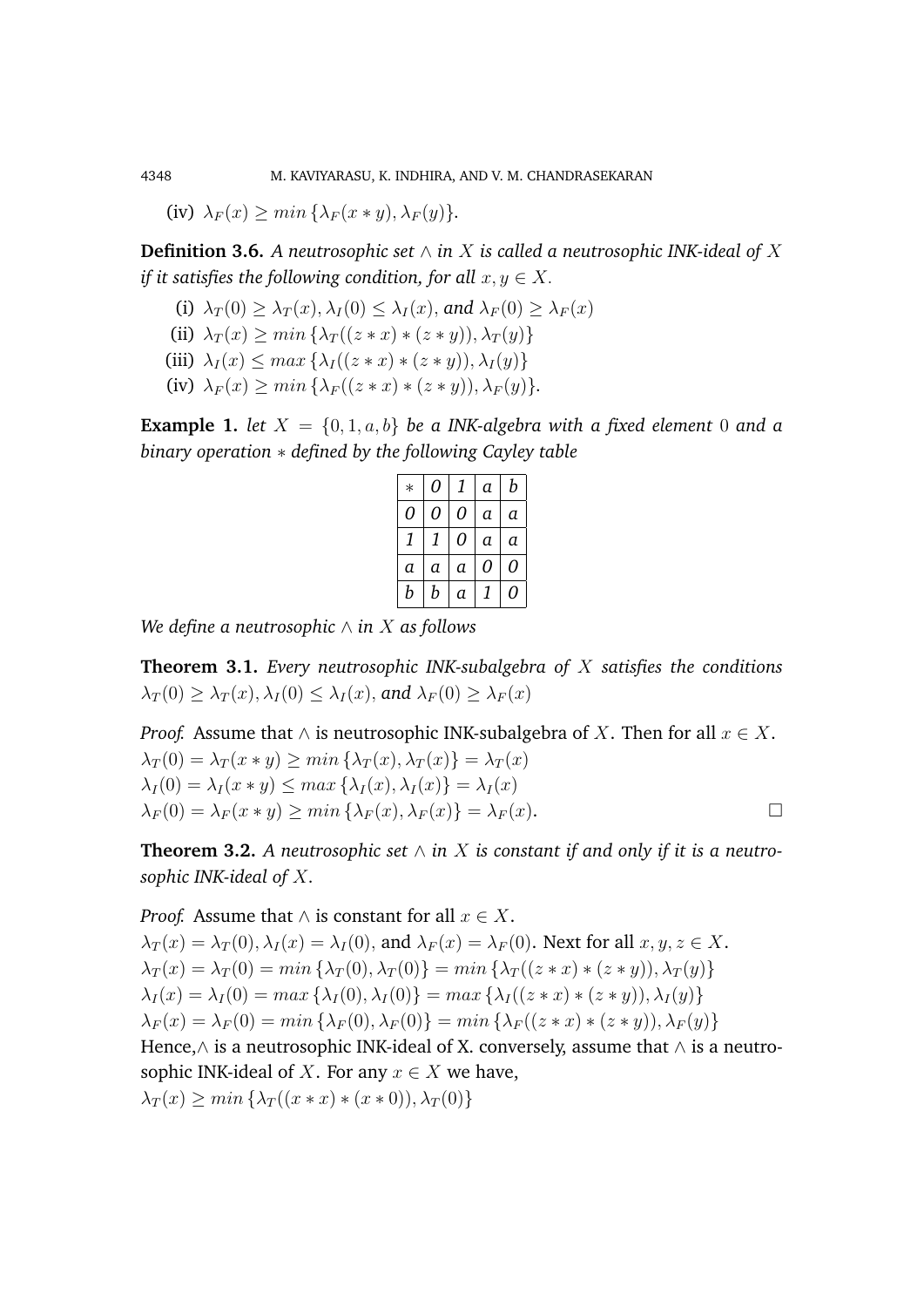NEUTROSOPHIC SET IN INK-ALGEBRA 4349

$$
\geq \min\left\{\lambda_T(0*x), \lambda_T(y)\right\} \geq \min\left\{\lambda_T(0), \lambda_T(y)\right\} \geq \lambda_T(0),
$$
  
\n
$$
\lambda_I(x) \leq \max\left\{\lambda_I((x*x)*(x*0)), \lambda_I(0)\right\}
$$
  
\n
$$
\leq \max\left\{\lambda_I(0*x), \lambda_I(y)\right\} \leq \max\left\{\lambda_I(0), \lambda_I(y)\right\} \leq \lambda_I(0),
$$
  
\n
$$
\lambda_F(x) \geq \min\left\{\lambda_F((x*x)*(x*0)), \lambda_F(0)\right\}
$$
  
\n
$$
\geq \min\left\{\lambda_F(0*x), \lambda_F(y)\right\} \geq \min\left\{\lambda_F(0), \lambda_F(y)\right\} \geq \lambda_F(0).
$$

**Theorem 3.3.** A neutrosophic set  $\wedge$  in X is a neutrosophic INK-ideal if and only if *it is a neutrosophic INK-ideal of* X*.*

*Proof.* Assume that  $\land$  is neutrosophic INK-ideal for all X. The  $\land$  is satisfies the condition  $\lambda_T(0) \geq \lambda_T(x), \lambda_I(0) \leq \lambda_I(x)$  and  $\lambda_F(0) \geq \lambda_F(x)$  by the theorem 3.2 we we have  $\wedge$  constant, then for all  $x \in X$ .  $\lambda_T(x) = \lambda_T(0), \lambda_I(x) = \lambda_I(0)$ , and  $\lambda_F(x) = \lambda_F(0)$ , thus  $\lambda_T(x) \geq \min \left\{ \lambda_T((z * x) * (z * y)), \lambda_T(y) \right\}$ put  $z = 0$  and  $0 * x = x$  $> min \left\{ \lambda_T((0 * x) * (0 * y)), \lambda_T(y) \right\}$  $> min \{ \lambda_T(x * y), \lambda_T(y) \},$  $\lambda_I(x) \leq max \left\{ \lambda_I((z * x) * (z * y)), \lambda_I(y) \right\}$ put  $z = 0$  and  $0 * x = x$  $\leq max \left\{ \lambda_I((0 * x) * (0 * y)), \lambda_I(y) \right\}$  $\langle max\left\{\lambda_I(x*y),\lambda_I(y)\right\}\right\rangle$  $\lambda_F(x) \geq \min \left\{ \lambda_F((z*x)*(z*y)), \lambda_F(y) \right\}$ put  $z = 0$  and  $0 * x = x$  $> min \{ \lambda_F((0 * x) * (0 * y)), \lambda_F(y) \}$  $> min \{ \lambda_F(x * y), \lambda_F(y) \}$ . Therefore  $\wedge$  is a neutrosophic ideal of X. Conversely,  $\wedge$  is a neutrosophic INK-ideal of X.

**Theorem 3.4.** *Every neutrosophic INK-ideal of* X *is a neutrosophic INK-filter, if*  $0 * r = r.$ 

*Proof.* Assume that  $\land$  is neutrosophic INK-ideal of X. The  $\land$  is satisfies the condition  $\lambda_T(0) > \lambda_T(x)$ ,  $\lambda_I(0) < \lambda_I(x)$  and  $\lambda_F(0) > \lambda_F(x)$ . Let  $x \in X$ .  $\lambda_T(y) \geq \min \left\{ \lambda_T((z*x)*(z*y)), \lambda_T(x) \right\}$ put  $z = 0$  and  $0 * x = x$  $\geq min \left\{ \lambda_T((0 * x) * (0 * y)), \lambda_T(x) \right\}$  $\geq min\left\{\lambda_T(x*y),\lambda_T(x)\right\},$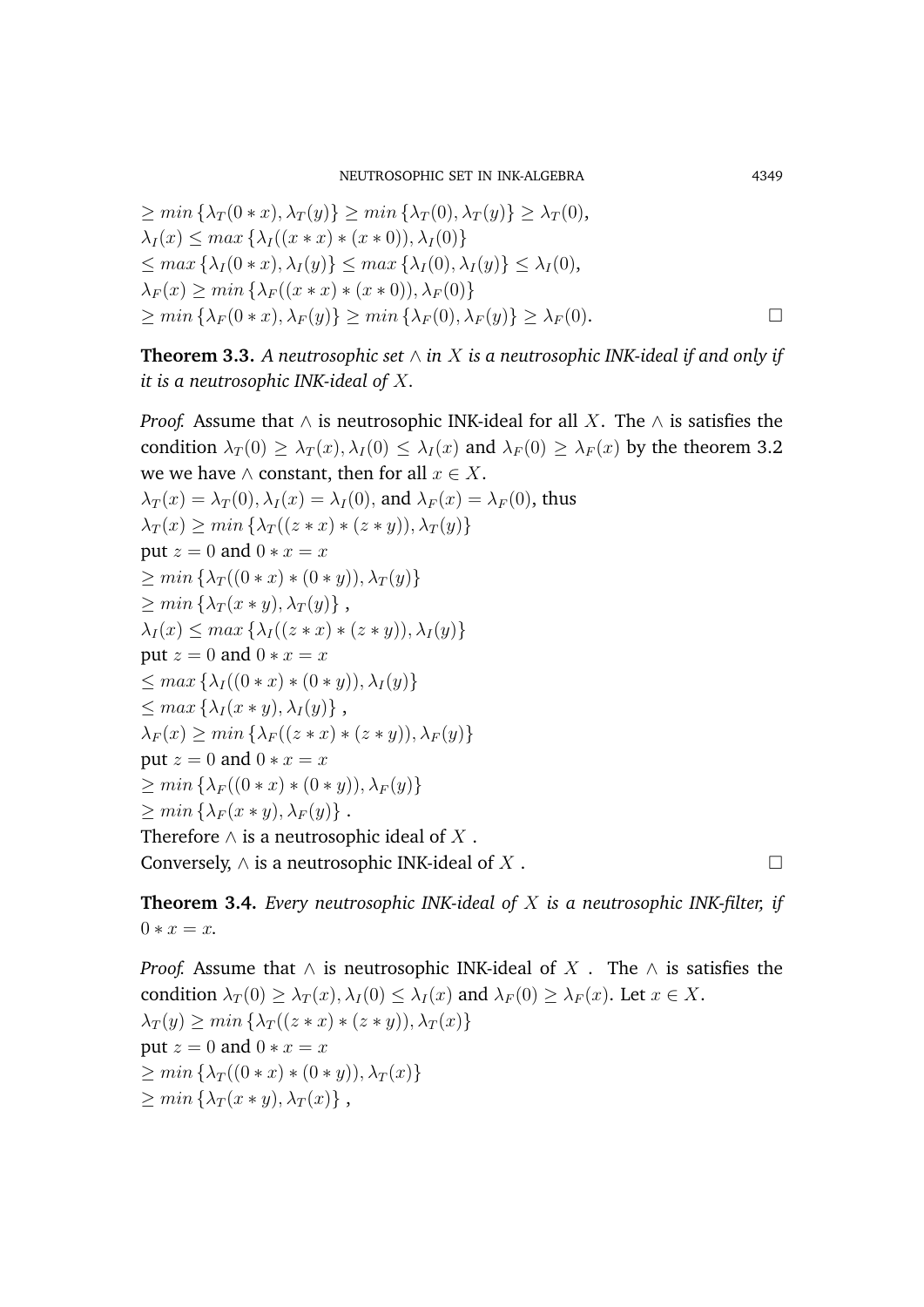$$
\lambda_I(y) \leq \max \{ \lambda_I((z * x) * (z * y)), \lambda_I(x) \}
$$
  
put  $z = 0$  and  $0 * x = x$   

$$
\leq \max \{ \lambda_I((0 * x) * (0 * y)), \lambda_I(x) \}
$$
  

$$
\leq \max \{ \lambda_I(x * y), \lambda_I(x) \},
$$
  

$$
\lambda_F(y) \geq \min \{ \lambda_F((z * x) * (z * y)), \lambda_F(x) \}
$$
  
put  $z = 0$  and  $0 * x = x$   

$$
\geq \min \{ \lambda_F((0 * x) * (0 * y)), \lambda_F(x) \}
$$
  

$$
\geq \min \{ \lambda_F(x * y), \lambda_F(x) \}.
$$
  
Hence,  $\wedge$  is a neutrosophic INK-filter of  $X$ .

**Theorem 3.5.** *Every neutrosophic INK-filter of* X *is a neutrosophic near INK-filter, if*  $0 * x = x$ *.* 

*Proof.* Assume that  $\land$  is neutrosophic INK-filter of X. The  $\land$  is satisfies the condition  $\lambda_T(0) \geq \lambda_T(x)$ ,  $\lambda_I(0) \leq \lambda_I(x)$  and  $\lambda_F(0) \geq \lambda_F(x)$ . Let  $x \in X$ .  $\lambda_T(x * y) \geq min \left\{ \lambda_T(y * (x * y)), \lambda_T(y) \right\}$  $= min \left\{ \lambda_T (0), \lambda_T (y) \right\} = \lambda_T (y).$  $\lambda_I(x * y) \leq max \{ \lambda_I(y * (x * y)), \lambda_I(y) \}$  $= max \{ \lambda_I (0), \lambda_I (y) \} = \lambda_I (y).$  $\lambda_F(x * y) \geq min \left\{ \lambda_F(y * (x * y)), \lambda_F(y) \right\}$  $= min \{\lambda_F(0), \lambda_F(y)\} = \lambda_F(y).$ Hence,  $\wedge$  is a neutrosophic near INK-filter of X.

**Theorem 3.6.** *Every neutrosophic near INK-filter of* X *is a neutrosophic near INKsubalgebra.*

*Proof.* Assume that  $\land$  is neutrosophic INK-filter of  $X$ .  $\lambda_T(x * y) \geq \lambda_T(y) \geq min \{ \lambda_T(x), \lambda_T(y) \}$  $\lambda_I(x * y) \leq \lambda_I(y) \leq max \{ \lambda_I(x), \lambda_I(y) \}$  $\lambda_F(x * y) \geq \lambda_F(y) \geq min\left\{\lambda_F(x), \lambda_F(y)\right\}$ Hence,  $\wedge$  a neutrosophic near INK-subalgebra of X.

**Theorem 3.7.** *If* ∧ *is a neutrosophic INK-subalgebra of* X *satisfies the following condition*

 $x * y \neq 0 \Rightarrow (\lambda_T(x) \geq \lambda_T(y), \lambda_I(x) \leq \lambda_I(y), \lambda_F(x) \geq \lambda_F(y)).$ *Then*  $\wedge$  *is a neutrosophic near INK-filter of*  $X$ .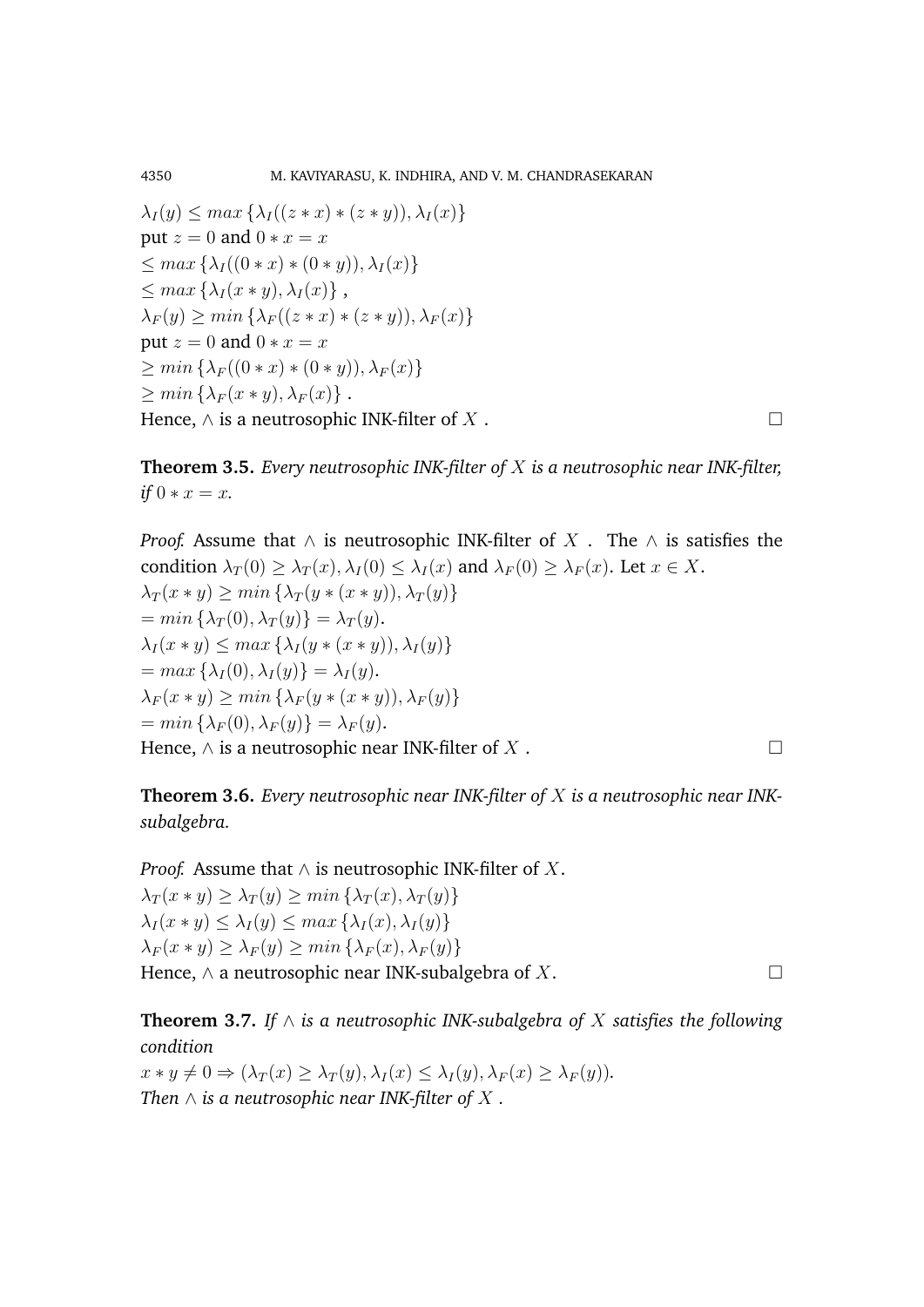*Proof.* Assume that  $\land$  is neutrosophic INK-subalgebra of X (3.7) satisfying the condition by the Theorem 3.2, we have ∧ satisfies the condition  $\lambda_T(0) \geq \lambda_T(x)$ ,  $\lambda_I(0) \leq \lambda_I(x)$  and  $\lambda_F(0) \geq \lambda_F(x)$ . Let  $x, y, z \in X$ .

Case 1:  $x * y = 0$ . Then

 $\lambda_T(x * y) = \lambda_T(0) \geq \lambda_T(y),$  $\lambda_I(x * y) = \lambda_I(0) \leq \lambda_I(y),$  $\lambda_F(x * y) = \lambda_F(0) \geq \lambda_F(y).$ 

Case 2:  $x * y \neq 0$ . Then

 $\lambda_T(x * y) > min \{ \lambda_T(x), \lambda_T(y) \} = \lambda_T(y),$  $\lambda_I(x * y) \leq max \{ \lambda_I(x), \lambda_T(y) \} = \lambda_I(y),$  $\lambda_F(x * y) \geq min \{ \lambda_F(x), \lambda_T(y) \} = \lambda_F(y).$ 

Then  $\wedge$  is a neutrosophic near INK-filter of X.

 $\Box$ 

**Theorem 3.8.** If  $\wedge$  is a neutrosophic near INK-filter of X satisfies the following *condition*  $\lambda_T = \lambda_I = \lambda_F$ . Then  $\wedge$  *is a neutrosophic near INK-filter of X.* 

*Proof.* Assume that  $\wedge$  is neutrosophic near INK-filter of X satisfies the following condition  $\lambda_T = \lambda_I = \lambda_F$ . Then  $\wedge$  satisfies the condition  $\lambda_T(0) > \lambda_T(x), \lambda_I(0) < \lambda_I(x)$  and  $\lambda_F(0) > \lambda_F(x)$ . Let  $x, y \in X$ . Then  $min\{\lambda_T(x*y),\lambda_T(x)\}\geq min\{\lambda_T(y),\lambda_T(x)\}\$  $= min \left\{ \lambda_T(y), \lambda_T(x) \right\} \leq \lambda_T(y),$  $max\{\lambda_I(x*y),\lambda_I(x)\}\leq max\{\lambda_I(y),\lambda_I(x)\}$  $= max \{ \lambda_I(y), \lambda_I(x) \} \leq \lambda_I(y),$  $min\{\lambda_F(x*y),\lambda_F(x)\}\geq min\{\lambda_F(y),\lambda_F(x)\}$  $= min \{ \lambda_F(y), \lambda_F(x) \} \leq \lambda_F(y),$ Hence,  $\wedge$  is a neutrosophic near INK-filter of X.

#### **REFERENCES**

- [1] M. SONGSAENG, A. IAMPAN: *Neutrosophic Set Theory Applied to UP-Algebra*, European journal of pure and applied mathematics, **12**(4) (2019), 1382 – 1409.
- [2] Y. B. JUN, F. SMARANDACHE, H. BORDBAR: *Neutrosophic N-structures applied to BCK/BCI-algebras*, Information, **8**(4) (2017), 128–132.